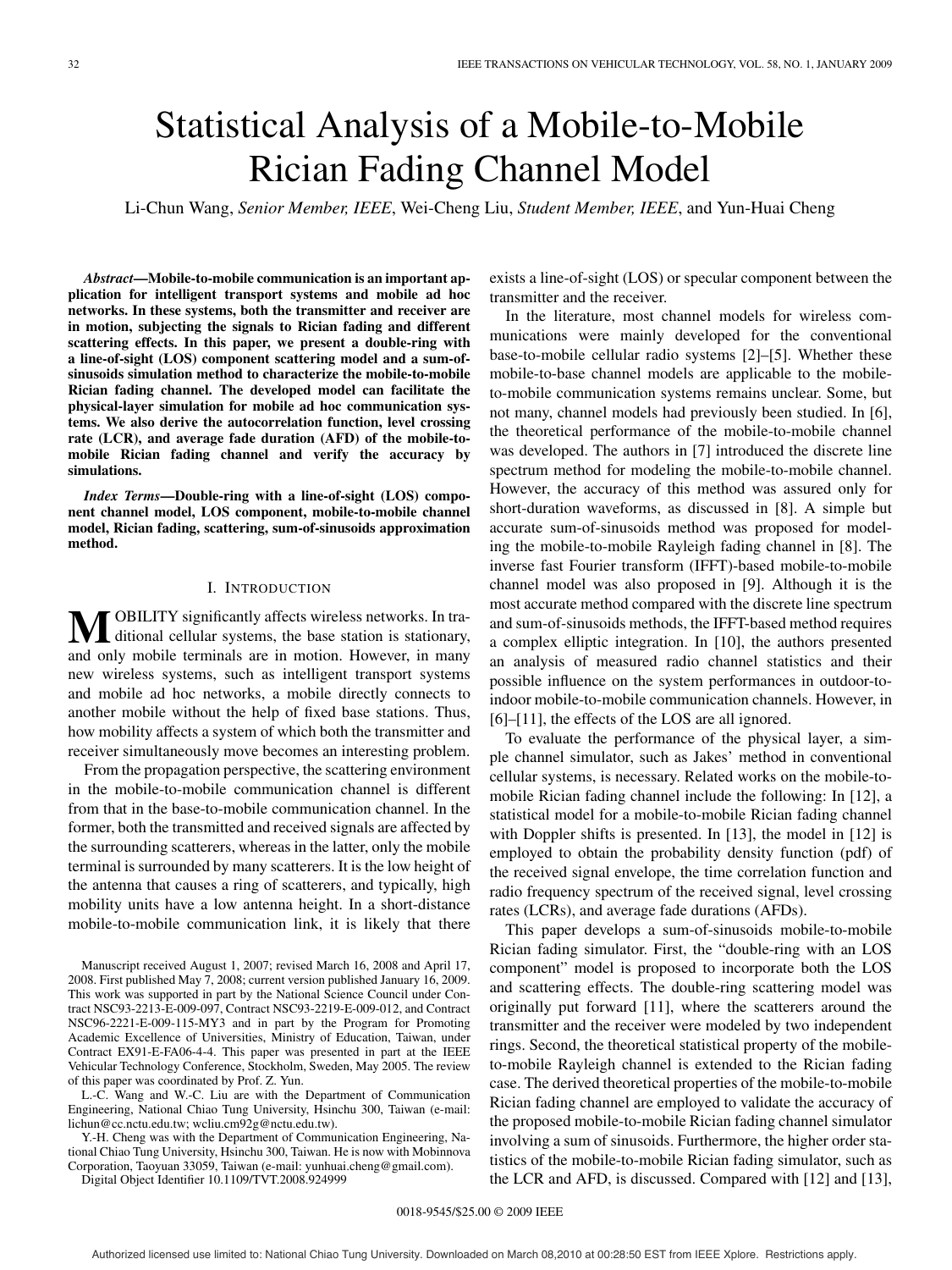this paper provides, in addition, the simulation and theoretical comparisons for the autocorrelation function of the fading envelope, the comparison between the fading envelope of doubleand single-ring scattering models for different  $K$  factors, and the difference in the fading envelope of both the double- and single-ring scattering models for different K factors.

The rest of this paper is organized as follows: Section II describes the system model and the proposed "double-ring with an LOS component" scattering model. In Section III, the sum-of-sinusoids mobile-to-mobile Rician fading simulator is presented. Section IV analyzes the LCR and AFD. Section V shows the numerical results. In Section VI, concluding remarks are given.

## II. SCATTERING ENVIRONMENT

This section describes a *double-ring with an LOS component scattering* model for the mobile-to-mobile Rician fading channel. For comparison purposes, the independent doublering scattering model for the mobile-to-mobile Rayleigh fading channel is also presented.

### *A. Traditional Double-Ring Scattering Model*

In a mobile-to-mobile communication channel, the antenna heights of both the transmitter and receiver are below the surrounding objects; it is thus likely that both the transmitter and receiver experience rich scattering effects in the propagation paths. Reference [11] showed an independent two-ring scattering environment for characterizing the mobile-to-mobile Rayleigh fading channel. According to this scattering model, a sum-of-sinusoids method was suggested to approximate the mobile-to-mobile Rayleigh fading channel. The scatterers are assumed to be uniformly distributed. Let the transmitter and receiver move at the speeds of  $v_1$  and  $v_2$ , respectively. For all  $MN$  independent paths, the amplitude of the normalized complex signal received in the mobile-to-mobile Rayleigh fading channel can be expressed as

$$
Y(t) = \sqrt{\frac{1}{MN}} \sum_{m=1}^{M} \sum_{n=1}^{N} \exp[j(2\pi f_1 t \cos \alpha_n + 2\pi f_2 t \cos \beta_m + \phi_{nm})]
$$
 (1)

where  $f_1 = |\mathbf{v}_1|/\lambda$  and  $f_2 = |\mathbf{v}_2|/\lambda$  are the maximum Doppler frequencies that result from the motion of transmission (TX) and reception  $(RX)$ , respectively.  $|v|$  denotes the length of a vector **v**, whereas  $\lambda$  is the carrier wavelength. In (1)

$$
\alpha_n = \frac{2n\pi - \pi + \theta_n}{4N} \tag{2}
$$

$$
\beta_m = \frac{2(2m\pi - \pi + \psi_m)}{4M} \tag{3}
$$

where the angles of departure in each scattering path  $\theta_n$  and the angle of arrival  $\psi_m$  and  $\phi_{nm}$  in  $Y(t)$  are all independent uniform random variables over  $[-\pi, \pi)$ . It was proved in [4] and [11] that the autocorrelation function of the complex envelope  $Y(t)$  is equal to

$$
R_{YY}(\tau) = \frac{J_0(2\pi f_1 \tau)J_0(2\pi f_2 \tau)}{2} \tag{4}
$$



Fig. 1. Scattering environment in a mobile-to-mobile system with an LOS component.



Fig. 2. Relative velocity  $v_3$  from the TX with velocity  $v_1$  to the RX with velocity **v**<sub>2</sub>

where  $J_0(\cdot)$  is the zeroth-order Bessel function of the first kind.

### *B. Double-Ring With an LOS Component Scattering Model*

In some situations, certain LOS components exist between the transmitter and the receiver. Fig. 1 shows the proposed "double-ring with an LOS component" scattering model. In addition to the two scattering rings, an LOS component is added between the transmitter and the receiver. It is complex to present the LOS component by a mathematical formula, particularly when both the transmitter and receiver are in motion. Therefore, we use the concept of relative motion to simplify the problem. Fig. 2 shows the relative velocity  $v_3$  of the transmitter to the receiver if the velocity of the receiver is set to be zero. In the figure,  $\theta_3$  is the angle between  $v_3$  and the LOS component. The relative velocity of the transmitter  $v_3$ can be derived as follows:

$$
|\mathbf{v}_3| = \sqrt{(|\mathbf{v}_1| \cos \theta_{12} - |\mathbf{v}_2|)^2 + (|\mathbf{v}_1| \sin \theta_{12})^2}
$$
 (5)  
\n
$$
\theta_3 = \theta_1 + \theta_{13}
$$
 (6)

where  $\theta_{12}$  is the angle between vectors  $v_1$  and  $v_2$ ,  $\theta_1$  is the angle between vector  $v_1$  and the LOS component, and the angle between vectors  $v_1$  and  $v_3$  is

$$
\theta_{13} = \cos^{-1}\left(\frac{|\mathbf{v}_1|^2 + |\mathbf{v}_3|^2 - |\mathbf{v}_2|^2}{2|\mathbf{v}_1||\mathbf{v}_3|}\right). \tag{7}
$$

Thus, the LOS component of the mobile-to-base station case can be expressed as

$$
LOS = \sqrt{K} \exp\left[j(2\pi f_3 t \cos \theta_3 + \phi_0)\right]
$$
 (8)

Authorized licensed use limited to: National Chiao Tung University. Downloaded on March 08,2010 at 00:28:50 EST from IEEE Xplore. Restrictions apply.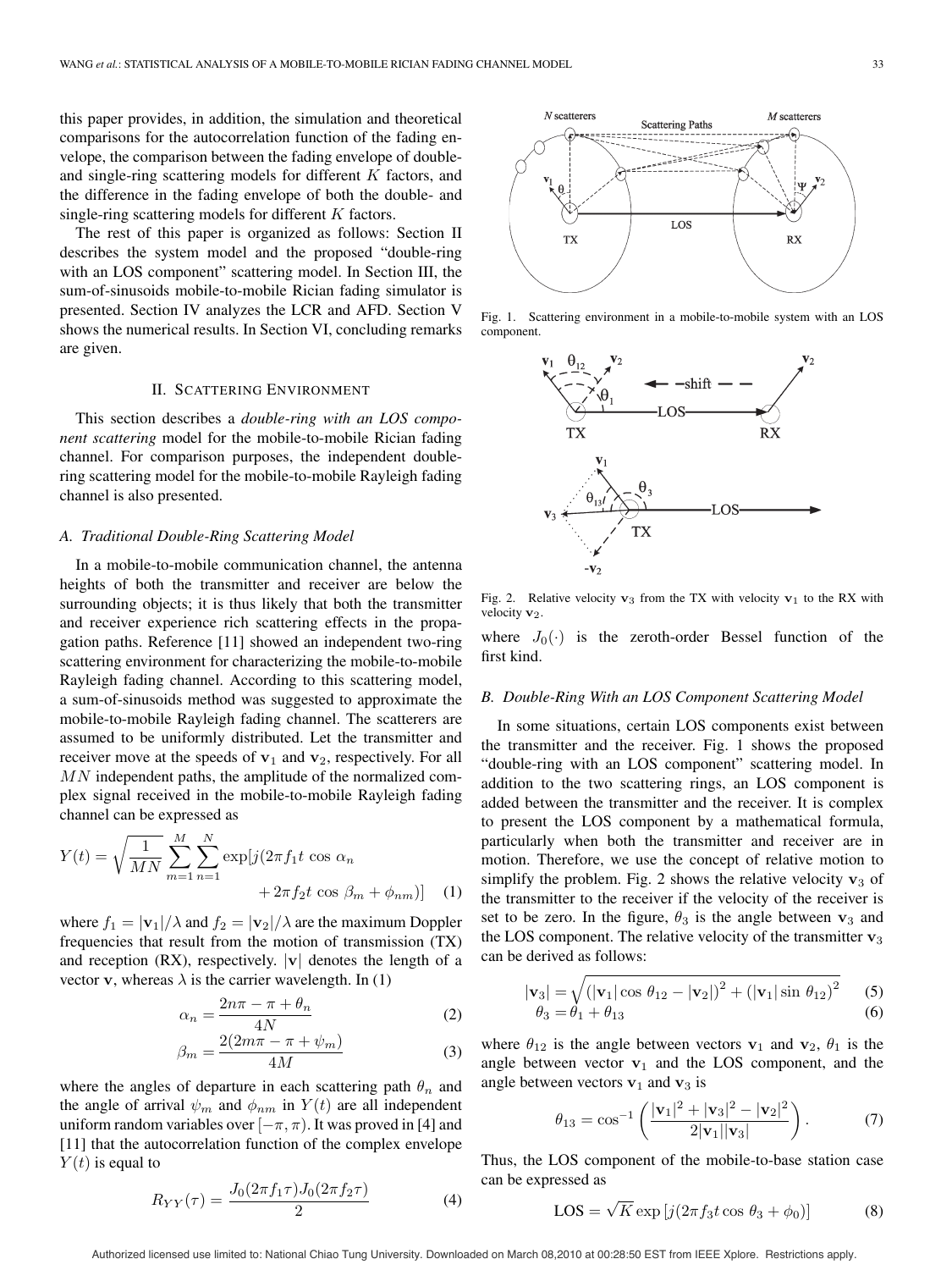where  $K$  is the ratio of the specular power to the scattering power,  $f_3$  is the Doppler frequency caused by  $v_3$ , and the initial phase  $\phi_0$  is uniformly distributed over  $[-\pi, \pi)$ .

## III. SUM-OF-SINUSOIDS RICIAN FADING SIMULATOR

According to the "double-ring with an LOS component" scattering model shown in Fig. 1, a new sum-of-sinusoids Rician fading simulator for the mobile-to-mobile communication is developed.

# *A. Signal Model for Double-Ring With an LOS Component Scattering*

Because Rayleigh fading is a special case of Rician fading without the specular component, the received complex signal of the mobile-to-mobile Rician fading channel is equivalent to the sum of the scattering signal and an LOS component. Therefore, with reference to (1) and (8), the received complex envelope of the mobile-to-mobile Rician fading channel can be written as

$$
Z(t) = \frac{Y(t) + \sqrt{K} \exp\left[j(2\pi f_3 t \cos \theta_3 + \phi_0)\right]}{\sqrt{1 + K}}.
$$
 (9)

The complex signal  $Z(t)$  is decomposed into the in-phase component  $Z_c(t)$  and the quadrature component  $Z_s(t)$ . Then, it follows that

$$
Z(t) = Z_c(t) + jZ_s(t)
$$
\n(10)

where

$$
Z_c(t) = \frac{Y_c(t) + \sqrt{K}\cos(2\pi f_3 t \cos \theta_3 + \phi_0)}{\sqrt{1 + K}}
$$
(11)

$$
Z_s(t) = \frac{Y_s(t) + \sqrt{K}\sin(2\pi f_3 t \cos \theta_3 + \phi_0)}{\sqrt{1 + K}}
$$
(12)

$$
Y_c(t) = \Re\left\{Y(t)\right\} \tag{13}
$$

$$
Y_s(t) = \Im\left\{Y(t)\right\}.
$$
\n(14)

## *B. Second-Order Statistics*

The second-order statistical properties of  $Z(t)$  are then derived. The autocorrelation function of  $Z_c(t)$  can be calculated as

$$
R_{Z_c Z_c}(\tau)
$$
  
= E [Z\_c(t)Z\_c(t+\tau)]  
=  $\frac{1}{1+K} \left\{ \frac{1}{MN} \mathbf{E} \left[ \sum_{m=1}^M \sum_{n=1}^N \cos(2\pi (f_1 \cos \alpha_n + f_2 \cos \beta_m)t + \phi_{nm}) + \sum_{p=1}^N \sum_{q=1}^M \cos(2\pi (f_1 \cos \alpha_p + f_2 \cos \beta_q) + \sum_{p=1}^N \sum_{q=1}^M \cos(2\pi (f_1 \cos \alpha_p + f_2 \cos \beta_q)) + \sum_{p=1}^N \sum_{q=1}^N \cos(2\pi f_3(t+\tau) \cos \theta_3 + \phi_0) \right\}$   
+  $\sqrt{\frac{K}{MN}} A + \sqrt{\frac{K}{MN}} B$  (15)

where E is the statistical expectation operator

$$
A = \mathbb{E}\left[\sum_{m=1}^{M} \sum_{n=1}^{N} \cos\left(2\pi (f_1 \cos \alpha_n + f_2 \cos \beta_m)t + \phi_{nm}\right) \times \cos\left(2\pi f_3(t+\tau)\cos \theta_3 + \phi_0\right)\right] = 0 \tag{16}
$$
  

$$
B = \mathbb{E}\left[\cos\left(2\pi f_3 t \cos \theta_3 + \phi_0\right) \sum_{m=1}^{M} \sum_{n=1}^{N} \right]
$$

$$
\times \cos\left(2\pi (f_1 \cos \alpha_n + f_2 \cos \beta_m)(t+\tau) + \phi_{nm}\right) = 0.
$$
\n(17)

Because  $\phi_{nm}$ ,  $\theta_n$ ,  $\psi_m$ , and  $\phi_0$  are mutually independent random variables,  $R_{Z_cZ_c}(\tau)$  can further be simplified as

$$
R_{Z_c Z_c}(\tau)
$$
  
=  $\frac{1}{1+K} \left\{ \frac{1}{2NM} \mathbf{E} \left[ \sum_{n=1}^N \cos(2\pi f_1 \tau \cos \alpha_n) \times \sum_{m=1}^M \cos(2\pi f_2 \tau \cos \beta_m) \right.\right.$   
 $\times \sum_{n=1}^N \sin(2\pi f_1 \tau \cos \alpha_n)$   
 $\times \sum_{m=1}^M \sin(2\pi f_2 \tau \cos \beta_m) \right\}$   
+  $K \mathbf{E} \left[ \cos(2\pi f_3 t \cos \theta_3 + \phi_0) \right]$   
 $\times \cos(2\pi f_3 (t + \tau) \cos \theta_3 + \phi_0) \right\}$ 

$$
= \frac{1}{1+K} \left[ \frac{2}{\pi} \int_{0}^{\frac{\pi}{2}} \cos(2\pi f_1 \tau \cos \alpha) d\alpha \right]
$$

$$
\times \frac{1}{\pi} \int_{0}^{\frac{\pi}{2}} \cos(2\pi f_2 \tau \cos \beta) d\beta
$$

$$
- \frac{2}{\pi} \int_{0}^{\frac{\pi}{2}} \sin(2\pi f_1 \tau \cos \alpha) d\alpha \frac{1}{\pi}
$$

$$
\times \int_{0}^{\frac{\pi}{2}} \sin(2\pi f_2 \tau \cos \beta) d\beta \right]
$$

$$
+ \frac{K}{2(1+K)} \cos(2\pi f_3 \tau \cos \theta_3).
$$
(18)

Consequently

$$
R_{Z_c Z_c}(\tau) = \frac{J_0(2\pi f_1 \tau)J_0(2\pi f_2 \tau) + K \cos(2\pi f_3 \tau \cos \theta_3)}{2(1+K)}
$$
(19)

Authorized licensed use limited to: National Chiao Tung University. Downloaded on March 08,2010 at 00:28:50 EST from IEEE Xplore. Restrictions apply.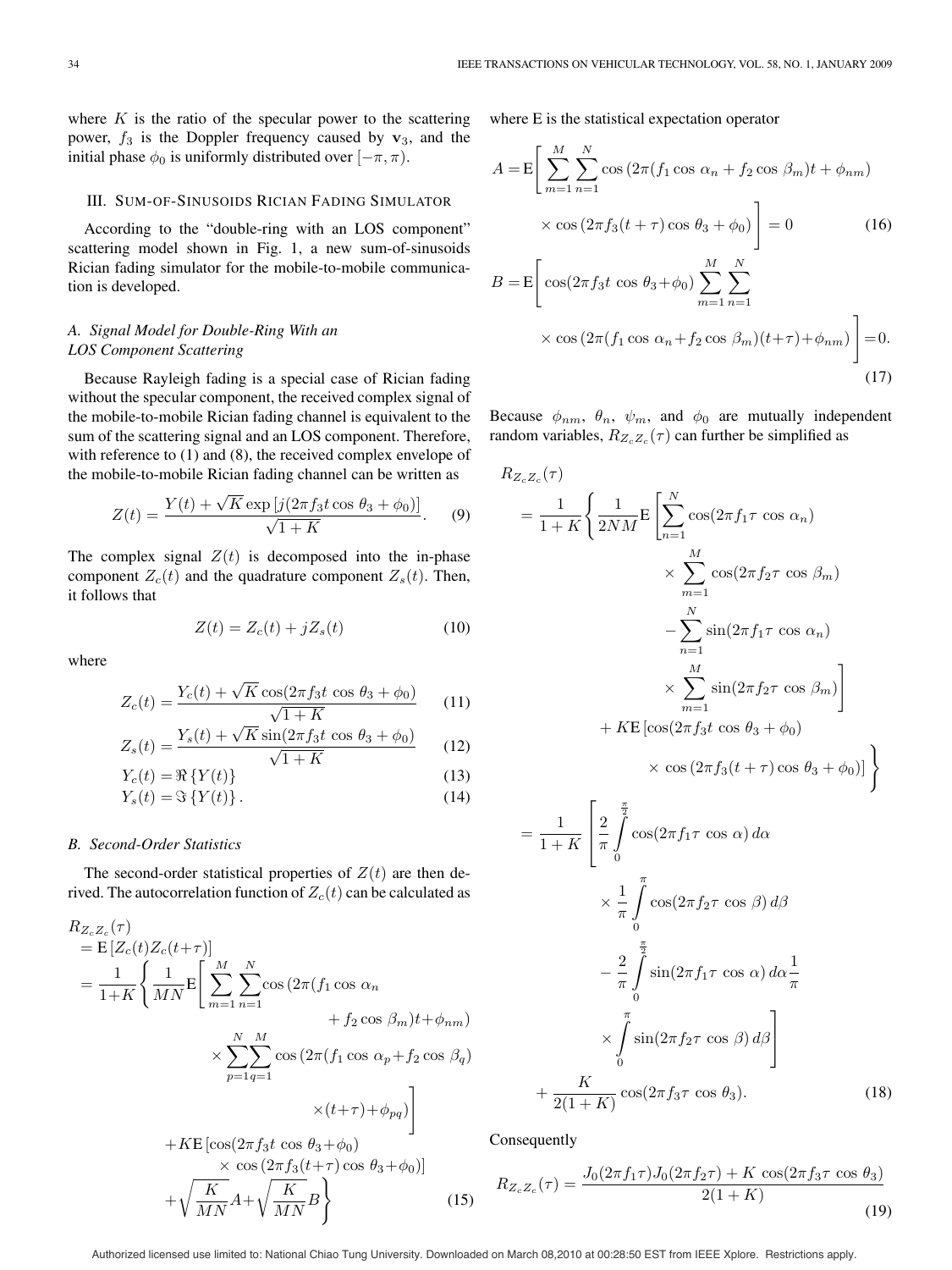

Fig. 3. Single-ring scattering environment for a mobile-to-mobile Rician fading channel.

is obtained. Similarly, other time correlation functions of  $Z(t)$ can be obtained as follows:

$$
R_{Z_s Z_s}(\tau) = \frac{J_0(2\pi f_1 \tau)J_0(2\pi f_2 \tau) + K \cos(2\pi f_3 \tau \cos \theta_3)}{2(1+K)}
$$
\n(20)

$$
R_{Z_c Z_s}(\tau) = \frac{K \sin(2\pi f_3 \tau \cos \theta_3)}{2(1+K)}
$$
(21)

$$
R_{Z_s Z_c}(\tau) = -\frac{K \sin(2\pi f_3 \tau \cos \theta_3)}{2(1+K)}
$$
(22)

$$
R_{ZZ}(\tau) = \frac{J_0(2\pi f_1 \tau)J_0(2\pi f_2 \tau) + K \exp(j2\pi f_3 \tau \cos \theta_3)}{1 + K}.
$$
\n(23)

Similar derivation and results for mobile-to-base Rician fading channels can be found in [14]–[16].

#### *C. Signal Model With Single-Ring Scattering*

For comparison purposes, the Rician fading channel model developed from the single-ring scattering model is shown [6]. Note that the single-ring model developed for mobile-to-base channels may not be directly used for mobile-to-mobile channels. In Fig. 3, scatterers are distributed around the mobile terminal, and there exists an LOS component between the TX and the RX.

In this model, the received signal is the sum of signals from each scattering path with an LOS component. It was shown in [16] that the theoretical autocorrelation function of the complex envelope of the fading signal  $Z(t)$  for the single-ring model is

$$
R_{ZZ}(\tau) = \frac{J_0(2\pi f_1 \tau) + K \exp(j2\pi f_3 \tau \cos \theta_3)}{1 + K}.
$$
 (24)

We will see later in the numerical results that the new doublering with an LOS component scattering model is more accurate than the single-ring model through the simulation.

## IV. HIGHER ORDER STATISTICS

# *A. LCR*

The fading envelope is denoted as  $a(t)$ , the derivative of the fading envelope as  $\dot{a}(t)$ , the pdf of the fading envelope as  $p_a(a)$ , and the pdf of the slope of the fading envelope as  $p_{\dot{a}}(\dot{a})$ . Then, the LCR  $L_R$  of the fading envelope  $|Z(t)|$  with respect to a specified level  $R$  can be calculated by [17]

$$
L_R = \int\limits_0^\infty \dot{a} p_{a,\dot{a}}(R,\dot{a}) \, d\dot{a} \tag{25}
$$

where  $p_{a,\dot{a}}(a,\dot{a})$  is the joint distribution function of a and  $\dot{a}$ . Now, the key issue is to find the joint distribution  $p_{a,a}(a, \dot{a})$ .

From [18] and [19], we know that the joint distribution of the fading envelope and envelope slope of a Rician fading signal can be expressed as [20]

$$
p_{a,\dot{a}}(a,\dot{a}) = \sqrt{\frac{1}{2\pi b_2}} \exp\left(-\frac{\dot{a}^2}{2b_2}\right)
$$

$$
\cdot \frac{a}{b_0} \exp\left(-\frac{a^2 + s^2}{2b_0}\right) I_0\left(\frac{as}{b_0}\right) \quad (26)
$$

where

$$
s^{2} = \mathbb{E}\left[Z_{c}(t)\right]^{2} + \mathbb{E}\left[Z_{s}(t)\right]^{2}
$$

$$
\Omega_{p} = \mathbb{E}[a^{2}] = s^{2} + 2b_{0}
$$

$$
s^{2} = \frac{K\Omega_{p}}{K+1}
$$

$$
2b_{0} = \frac{\Omega_{p}}{K+1}
$$
(27)

where  $I_n(\cdot)$  is the modified *n*th-order Bessel function of the first kind.  $\Omega_p$  is the square mean of the fading envelope,  $s^2$  is the power of the specular component, and  $2b_0$  is the scattered power. Note that (26) only holds when the frequency of the specular component  $f_s$  equals the carrier frequency  $f_c$ . This means that the Doppler shift of the specular component is zero. This situation only occurs when the impinging angle  $\theta_3$  is fixed at 90◦ or 270◦.

From (26), it is implied that  $\alpha$  and  $\dot{\alpha}$  are mutually independent. Thus, we have

$$
p_{\dot{a}}(\dot{a}) = \sqrt{\frac{1}{2\pi b_2}} \exp\left(-\frac{\dot{a}^2}{2b_2}\right)
$$
 (28)

$$
p_a(a) = \frac{a}{b_0} \exp\left(-\frac{a^2 + s^2}{2b_0}\right) I_0\left(\frac{as}{b_0}\right). \tag{29}
$$

Then,  $L_R$  can be simplified as

$$
L_R = p_a(R) \int_0^\infty \dot{a} p_{\dot{a}}(\dot{a}) d\dot{a}
$$

$$
= p_a(R) \sqrt{\frac{b_2}{2\pi}} \tag{30}
$$

where  $b_2 = -d^2 R_{ZZ}(\tau)/d\tau^2|_{\tau=0}$  [19]. Recall that the autocorrelation function  $R_{ZZ}(\tau)$  of the faded signal  $Z(t)$  is derived in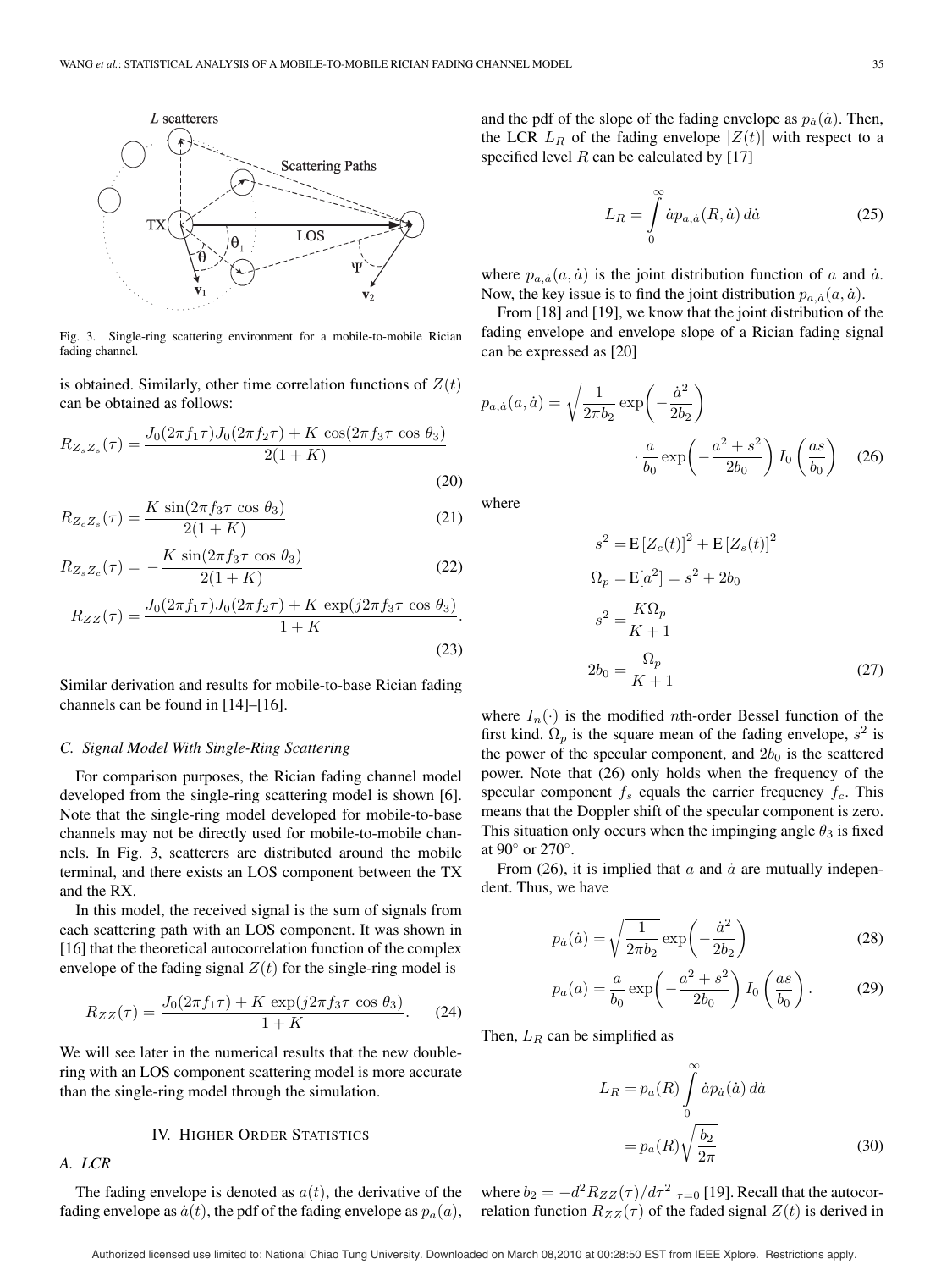(23). After derivation,  $b_2$  can be expressed as

$$
b_2 = \frac{2\pi^2 \left(f_1^2 + f_2^2 + 2K \cos^2 \theta_3 f_3^2\right)}{K+1}.
$$
 (31)

Note that  $b_2$  here is different from that in [16], which is  $b_2 =$  $2\pi^2 b_0 f_3^2 (1+2 \cos^2 \theta_3)$ . Because we consider the mobile-tomobile double-ring model here,  $b_2$  is a function of  $f_1$ ,  $f_2$ , and  $f_3$ , but  $b_2$  in [16] only associates with a single Doppler frequency  $f_3$ .

When  $\theta_3$  is 90 $\degree$  or 270 $\degree$ , substituting (27) and (31) into (30) yields

$$
L_R = \frac{2(K+1)R}{\Omega_p} \sqrt{\frac{b_2}{2\pi}} \exp\left(-K - \frac{(K+1)R^2}{\Omega_p}\right)
$$

$$
I_0 \left(2R\sqrt{\frac{K(K+1)}{\Omega_p}}\right). \quad (32)
$$

For the general case where  $\theta_3$  can take a random value, the LCR has no closed-form solution. In [16], the LCR with uniform impinging angles was shown for the mobile-to-base Rician channels. For the special case of the single-ring model (i.e.,  $f_1 = f_3$ ) and  $f_2 = 0$ ) with  $\theta_3$  being 90° or 270°,  $b_2$  can be simplified as that in  $[16]$ , and  $(32)$  can be simplified to  $[16, eq. (16)]$ .

From [16, eq. (15a)] with an assumption that  $\theta_3$  is uniformly distributed on  $[0, 2\pi)$ , we can also have

$$
L_R = \sqrt{\frac{2(1+K)}{\pi \Omega_p}} R f_3 \cdot \exp\left[-K - \frac{(1+K)R^2}{\Omega_p}\right]
$$

$$
\cdot \int_{0}^{\pi} \left[1 + \frac{2}{R} \sqrt{\frac{\Omega_p K}{1+K}} \cos^2 \theta_3 \cdot \cos \alpha\right]
$$

$$
\cdot \exp\left[2R \sqrt{\frac{K(1+K)}{\Omega_p}} \cos \alpha - 2K \cos^2 \theta_3 \cdot \sin \alpha\right] d\alpha.
$$
(33)

When  $\theta_3$  is 90 $\degree$  or 270 $\degree$ , (33) can be simplified to (32).

#### *B. AFD*

According to the definition in [17], the AFD  $\bar{\tau}_R$  for a specified level  $R$  is

$$
\bar{\tau}_R = \frac{P(a \le R)}{L_R}.\tag{34}
$$

Since the envelope of the signal is Rician distributed,  $\bar{\tau}_R$  can be expressed as

$$
\bar{\tau}_R = \frac{1 - Q\left(\sqrt{2K}, \sqrt{\frac{2(K+1)}{\Omega_p}}R\right)}{L_R} \tag{35}
$$



Fig. 4. Real part of the autocorrelation of the complex envelope  $Z(t)$ , where  $N = M = 8$  for  $K = 0, 1, 3$ , and 9.

where the Marcum's Q-function is defined as

$$
Q(a,b) = \int_{b}^{\infty} x \exp\left(-\frac{x^2 + a^2}{2}\right) I_0(ax) dx.
$$
 (36)

#### V. NUMERICAL RESULTS

This section first validates the proposed sum-of-sinusoids mobile-to-mobile Rician fading simulator and then compares the correlation functions, pdf, and LCR and AFD of the proposed model with the theoretical values. Consider that the maximum Doppler frequencies for TX and RX are 100 and 20 Hz, respectively, and  $\theta_1 = \pi/3$ ,  $\theta_{12} = \pi/5$ . From these values, we can find that  $\theta_3 = 1.1865$ .

## *A. Effects of the Rician Factor*

Fig. 4 shows the correlation properties of the proposed sum-of-sinusoids mobile-to-mobile simulator. The solid line in the figure represents the theoretical value, whereas the dashed line represents the simulation results of the proposed channel model. Clearly, the two values match quite well for different Rician factors. Furthermore, for the same delay time  $\tau$ , the magnitude of the channel correlation  $R_{ZZ}(\tau)$  is proportional to the magnitude of the Rician factor  $K$ . With reference to (23), it can be seen that for a large enough delay time  $\tau$ ,  $J_0(2\pi f_1\tau)J_0(2\pi f_2\tau) \approx 0$  and  $J_0(2\pi f_1\tau)J_0(2\pi f_2\tau) \ll$  $K \exp(2\pi f_3 \tau \cos \theta_3)$ . Thus, it follows that

$$
\Re\{R_{ZZ}(\tau)\} \simeq \Re\left\{\frac{K}{1+K} \exp(j2\pi f_3 \tau \cos \theta_3)\right\}
$$

$$
= \frac{K}{1+K} \cos(2\pi f_3 \tau \cos \theta_3). \tag{37}
$$

Therefore, the maximum amplitude of the autocorrelation function  $R_{ZZ}(\tau)$  is proportional to  $(K/1 + K)$  because  $-1 \leq \cos(2\pi f_3 \tau \cos \theta_3) \leq 1$ . As K increases, the peaks of  $R_{ZZ}(\tau)$  are close to 1.

Authorized licensed use limited to: National Chiao Tung University. Downloaded on March 08,2010 at 00:28:50 EST from IEEE Xplore. Restrictions apply.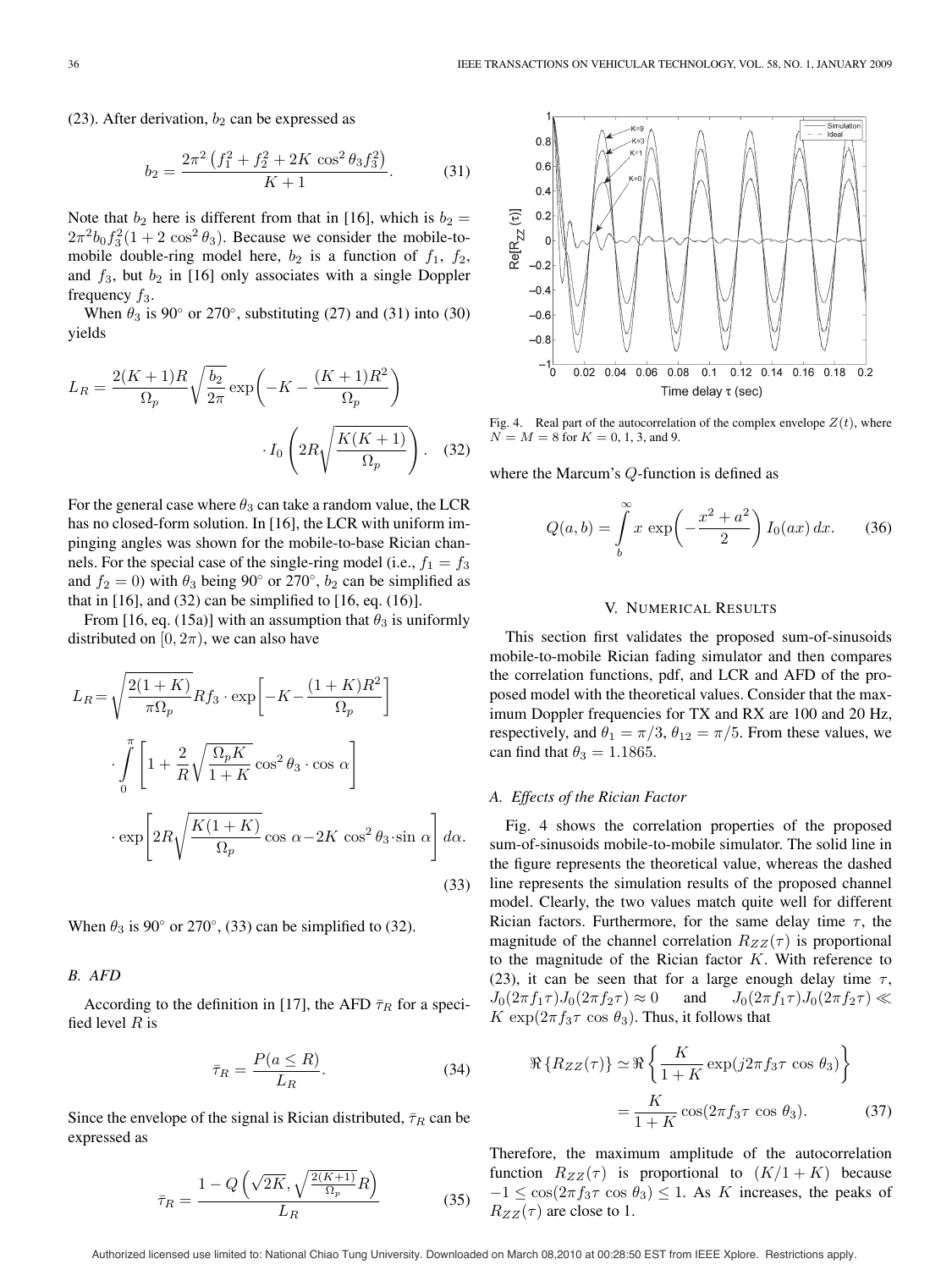

Fig. 5. Real part of the autocorrelation of the fading envelope of double- and single-ring scattering models for  $K = 1$ .

# *B. Comparison of a Double-Ring With an LOS Component Model and a Single-Ring Model*

This part compares the proposed mobile-to-mobile Rician channel model developed from the double-ring with an LOS component scattering model with that developed from the single-ring scattering model [14] for different Rician factors and different numbers of scatterers. The main purpose of the comparison is to demonstrate that it is more suitable to employ the double-ring scattering model to characterize the mobileto-mobile communication channel, i.e., the single-ring model developed for mobile-to-base channels may not be directly used for mobile-to-mobile channels. Fig. 5 show the correlation of the double-ring model with eight scatterers, the single-ring model with eight scatterers, the single-ring model with 64 scatterers, and the theoretical correlation functions for  $K = 1$ . Obviously, the double-ring model perfectly matches the ideal curve for  $\Re[R_{ZZ}(\tau)]$  and yields better performance than the single-ring model, even when 64 scatterers are used in the single-ring model. The difference between the two scattering models is significant.

## *C. LCR and AFD*

Fig. 6 shows the LCR of a mobile-to-mobile Rician channel fading envelope obtained using the sum-of-sinusoids method and that from theoretical analysis. As can be seen, the LCR decreases with the increase in the Rician factor. This phenomenon can be explained by the fact that channel fading has a greater correlation with a larger amount of LOS components. Once the correlation arises, the change in channel fading decreases.

Fig. 7 shows the analytical and simulated values of the normalized AFD for different Rician factors. As shown in the figure, the larger the Rician factor, the larger the AFD. This property is caused by the higher correlation of the fading envelope for a larger Rician factor. Thus, if the signal envelope fades below a specified level, it is less likely that it will exceed the level.

The numerical results for the LCR and AFD show some deviation of the simulation from the theoretical values, particularly



Fig. 6. Normalized envelope LCR for mobile-to-mobile Rician fading. The solid line denotes the theoretical results, whereas the dashed line denotes the simulation results, where  $\rho = R/\sqrt{\Omega_p}$ .



Fig. 7. Normalized AFD for a mobile-to-mobile Rician fading channel for  $K = 1, 3, 7,$  and 10.

for small  $K$  (1 and 3). The simulation curves consistently fall below the analytical curves, which do not occur for the larger values of  $K$ . This is because when  $K$  is small, the scatterers will dominate the double-ring model. The simulation can only produce finite scatterers, which cannot approach the ideal case enough; thus, the deviation occurs. When  $K$  is large, the LOS term dominates the double-ring model; hence, the problem of finite number of scatterers is not very significant compared with the cases of small values of K.

# VI. CONCLUSION

In this paper, a sum-of-sinusoids-based mobile-to-mobile Rician fading simulator has been developed. The doublering scattering model was proposed to characterize the mobile-to-mobile communication environment with LOS components. Furthermore, the theoretical correlation functions of the mobile-to-mobile Rician channel were derived, and its accuracy was verified by simulations. The LCR and AFD of the